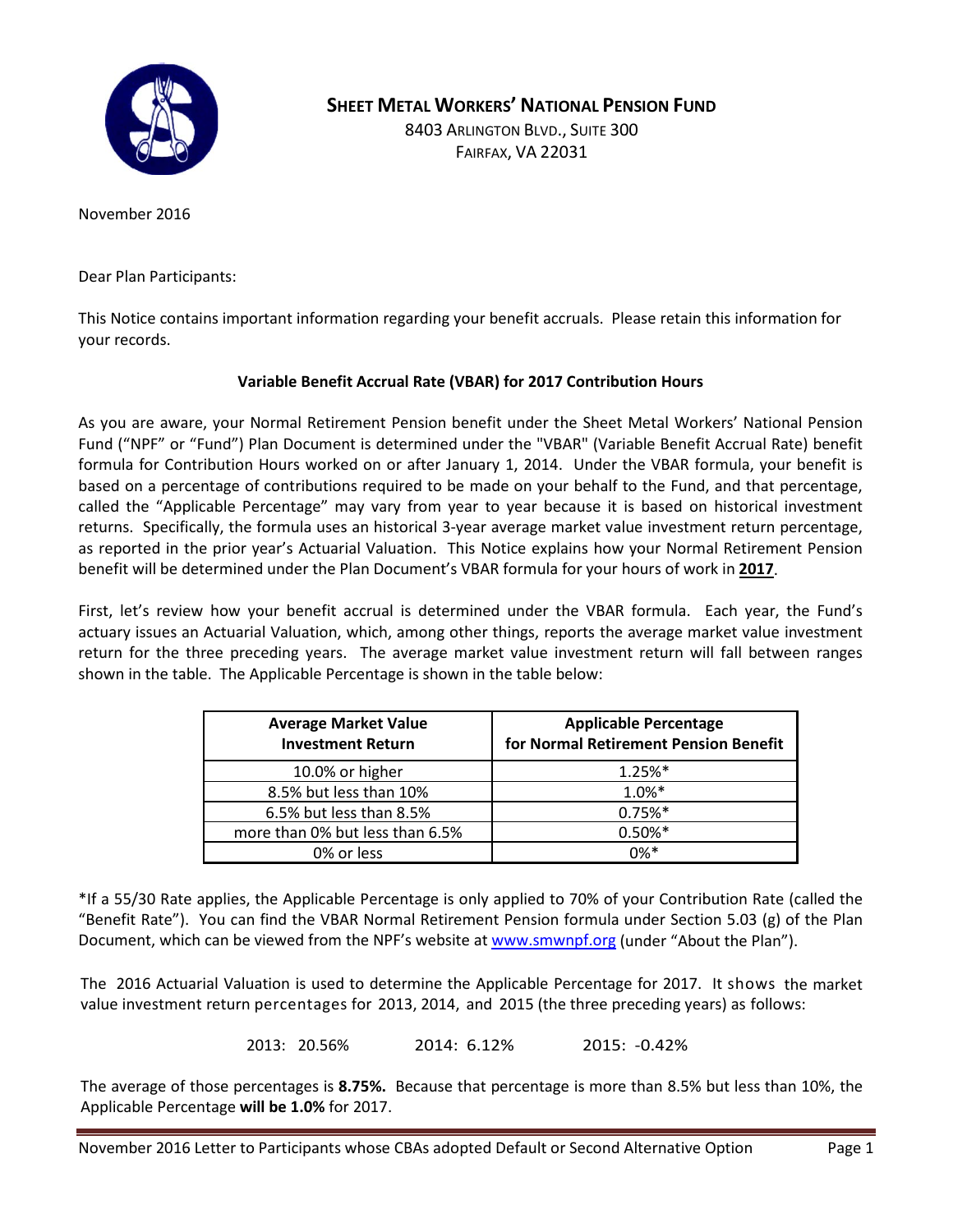Under the VBAR formula, your accrual for 2017 will be determined by multiplying the Applicable Percentage (1.0%) times your Benefit Rate times your 2017 Contribution Hours (the hours for which contributions are required to be made for your work in Covered Employment). For 55/30 Rates, the Benefit Rate is 70% of the Contribution Rate. In all other cases, the Benefit Rate is equal to the Contribution Rate. Another way to think of the VBAR formula is that your benefit accrual for the year is equal to the Applicable Percentage (1.0% for 2017) times all of the contributions required to be made as a result of your work in Covered Employment during the year, or, if your Contribution Rate is a 55/30 Rate, the Applicable Percentage times 70% of the contributions required to be made as a result of your work in Covered Employment during the year. The important thing to remember is that the Applicable Percentage can vary from year to year, depending on the Fund's investment returns for the three most recent years reported in the prior year's Actuarial Valuation. In other words, the Applicable Percentage in a given year can be anywhere between 1.25% and 0%. For 2017, it is 1.0% because the average of the market value investment return percentages for 2013, 2014, and 2015 (the three most recent years reported in the 2016 Actuarial Valuation) was 8.75%. Below is an example of how your monthly Normal Retirement Pension benefit accrual for 2017 will be determined.

**EXAMPLE 1:** Suppose Jack has 1650 Contribution Hours in 2017 and his NPF Contribution Rate is \$3.70, which is NOT a 55/30 Rate. Because Jack's Contribution Rate is not a 55/30 Rate, his Benefit Rate is equal to his Contribution Rate. In this example, Jack's monthly Normal Retirement Pension benefit accrual for 2017 would be determined as follows:



**EXAMPLE 2:** Suppose Karen has 1650 Contribution Hours in 2017, and her NPF Contribution Rate is \$5.50, which IS a 55/30 Contribution Rate. Since the hours Karen worked were under a 55/30 Rate, her Benefit Rate is 70% of her Contribution Rate. Put another way, her benefit will be based on 70% of the total contributions required to be made on Karen's behalf in 2017. In this example, Karen's monthly Normal Retirement Pension accrual would be determined as follows:



Adjustment for 55/30 Rate

# **Adjustments Under the FIP Schedule's Default and Second Alternative Options**

As you know from previous communications, in 2014, the NPF emerged from "critical status" and entered into "endangered status" (also called "yellow zone"), and it continues to be in endangered status.

The Board of Trustees adopted a Funding Improvement Plan ("FIP") and issued a FIP Schedule with three different contribution schedules ("Options"): (i) the First Alternative Option ("First Alternative"); (ii) the Second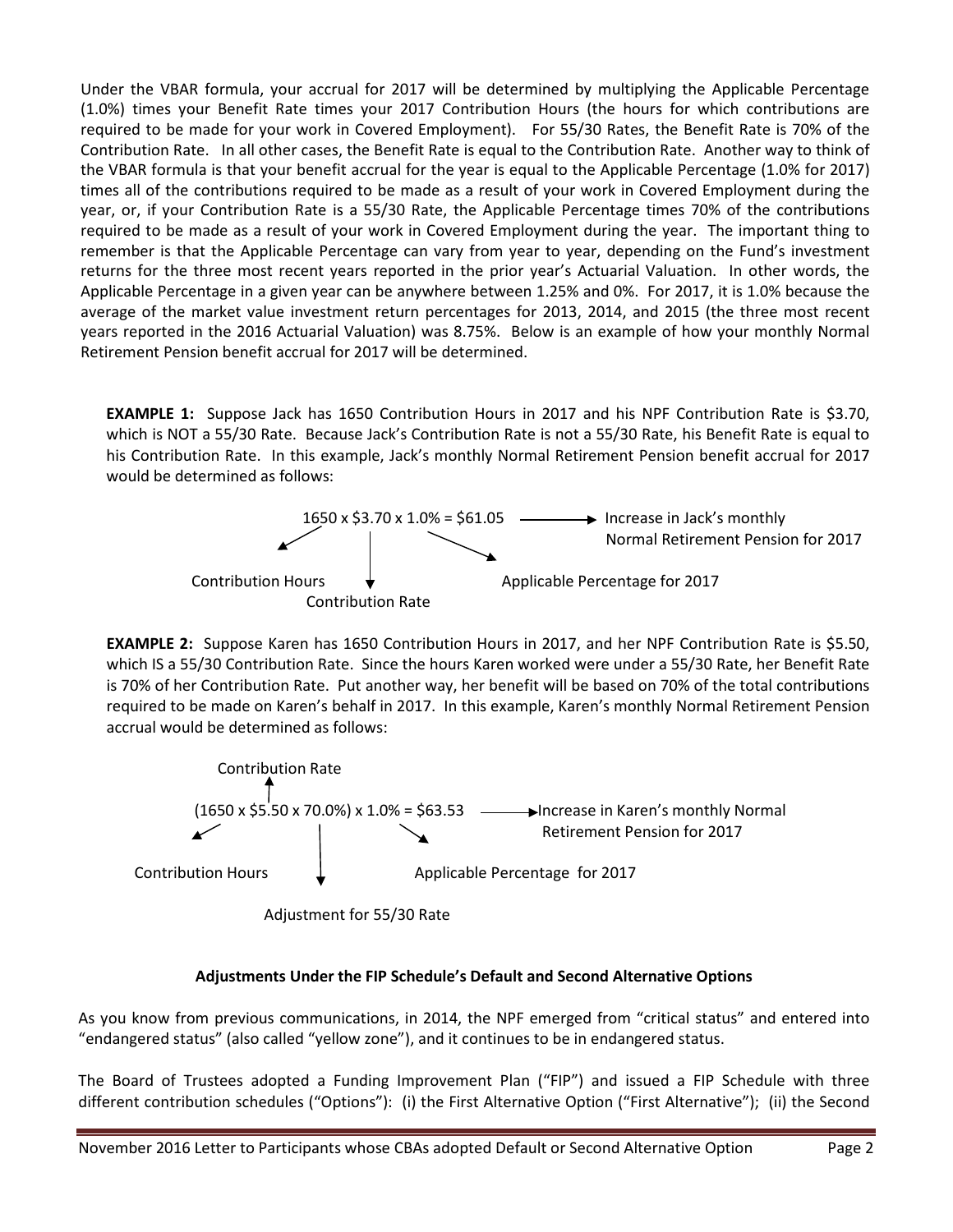Alternative Option ("Second Alternative"); and (iii) the Default Option. The Contribution Rate requirements are the same as they were under the Rehabilitation Plan's First Alternative Schedule, Second Alternative Schedule, and Default Schedule immediately before the Fund emerged from critical status. The types of Early Retirement Pensions that apply to the benefits earned after 2013 vary, depending on which FIP Schedule Option applies to your CBA.

In most pension funds like the NPF, the Normal Retirement Age ("NRA") is generally 65. If a Participant retires before age 65, his or her pension is actuarially reduced to take into account the fact that benefits will be paid for a longer period. For instance, a person who retires at 55 and lives until age 85 receives 30 years of monthly payments; a person who retires at 65 and lives to age 85 receives 20 years of monthly payments. The NPF provides subsidized early retirement pension benefits, which means that early retirement pensions were not fully reduced to take into account the start of benefits at an earlier age (i.e., monthly payments over a longer period of time). The difference between the full actuarial reduction and the actual reduction is an early retirement "subsidy."

For Contribution Hours under the First Alternative, a Participant earns the following types of subsidized Early Retirement Pension benefits, *depending* on whether the 55/30 Pension is *applicable* under the CBA:

**Standard Early Retirement Pension**: Under this type of Early Retirement Pension, a Participant's Normal Retirement Pension benefit is reduced by a percentage age reduction factor for each month an eligible Participant retires before age 65. The age reduction factor for the Standard Early Retirement Pension is 6% per year (or fraction thereof), from ages 65 to 55. This means that if a Participant has earned monthly benefits under the First Alternative, he can retire under the Standard Early Retirement Pension at age 55 and receive *40% of the amount payable at age 65.* 

**Special Early Retirement Pension**: Under this type of Early Retirement Pension, a Participant's Normal Retirement Pension benefit is reduced by a percentage age reduction factor for each month an eligible Participant retires before age 62. If a Participant retires at age 62 under this option, there is no reduction for age. The age reduction factor for the Special Early Retirement Pension is 6% per year (or fraction thereof), from ages 62 to 55. This means that if a Participant has earned monthly benefits under the First Alternative, he can retire under the Special Early Retirement Pension at age 55 and receive *58% of the amount payable at NRA.* 

*If applicable*, **55/30 Pension**: Under this type of Early Retirement Pension, a Participant's Normal Retirement Pension is unreduced and is payable as early as age 55.

## **Of course, a Participant must meet certain age and service requirements, as well as other eligibility conditions, in order to qualify for the receipt of the foregoing subsidized Early Retirement Pensions.**

The same Normal Retirement Pension accrual formula (the VBAR formula described above) applies to all three Options. If a 55/30 Rate applied to a CBA before the bargaining parties adopt the Default or Second Alternative Option, the 55/30 Rate will continue to apply after the adoption of either the Second Alternative or Default Option. The discussion below reviews the modifications that result from the adoption of the Default Option or Second Alternative Option.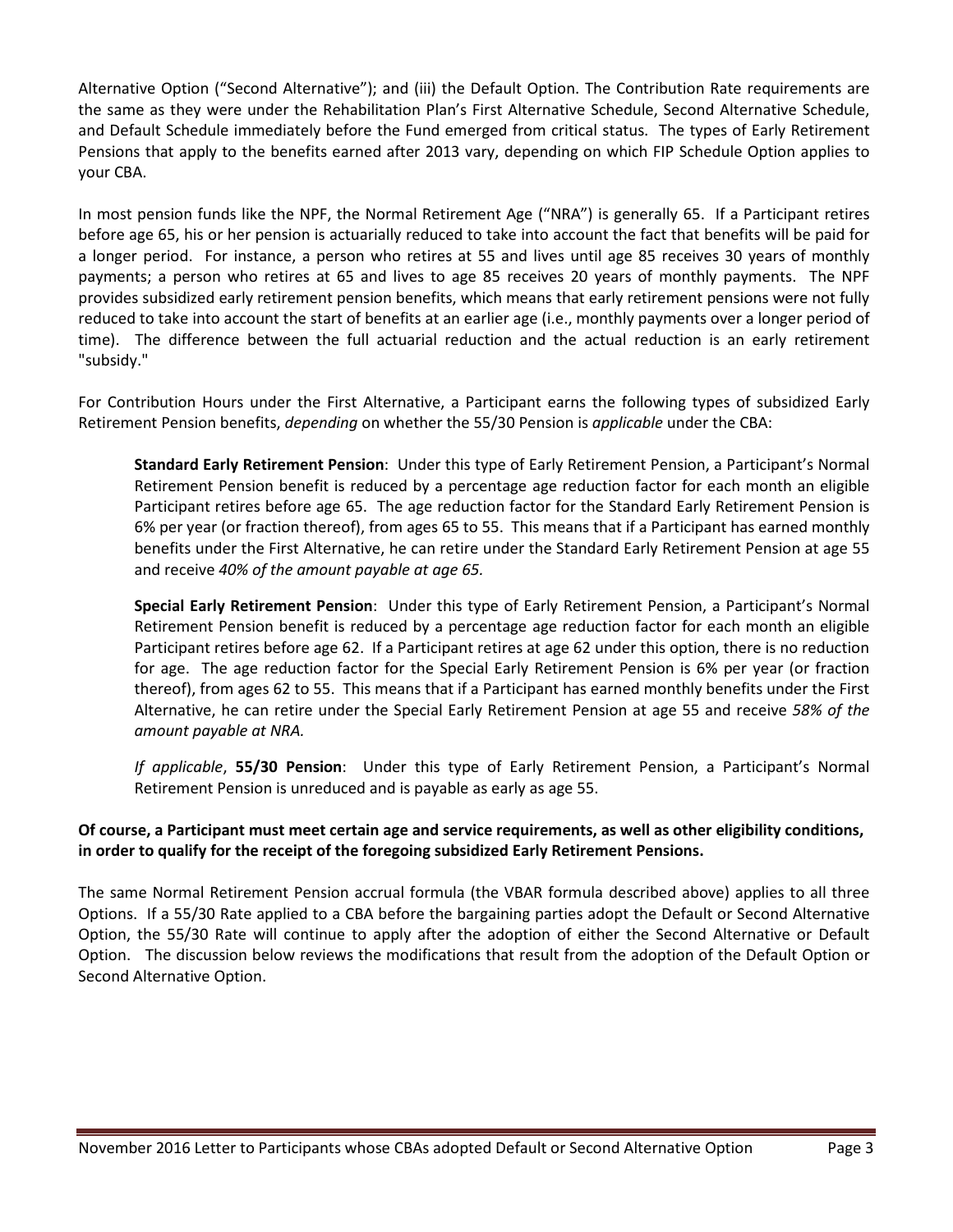#### Bargaining Parties who adopted the Default Option in 2016

The bargaining parties to Local 20's Indianapolis - Residential Collective Bargaining Agreement ("CBA") adopted the Default Option, effective July [1](#page-3-0), 2016.<sup>1</sup>

### Modifications under the Default Option

If you work under the CBA described above, the Early Retirement Pension benefits (and certain option forms of benefits) that you earn under that CBA for Contribution Hours after July 1, 2016 will be different from those earned under the under the First Alternative or the Rehabilitation Plan's First Alternative Schedule (also referred to below as the "First Alternative"). The discussion below describes the modifications that apply to **Contribution Hours under that CBA on and after July 1, 2016**. **Benefits earned prior to July 1, 2016 are unaffected by this change.** *Please note that the earliest retirement age for eligible Participants is age 55. This Notice does not mean you are eligible to retire at age 55. You must still satisfy age, service, and other requirements.* 

Because the parties to your Home Local's CBA adopted the Default Option, you will no longer earn Standard Early Retirement, Special Early Retirement, and *if applicable,* 55/30 Pension benefits with respect to Contribution Hours under the CBA after the Default Option was adopted. **However, you will earn Unsubsidized Early Retirement Pension benefits with respect to Contribution Hours under the CBA after the Default Option was adopted.** 

**NOTE: In addition to being at least age 55, you must meet certain service requirements and other eligibility conditions before you may receive an Unsubsidized Early Retirement Pension.** 

**As the name implies, there is no early retirement subsidy associated with the Default Option. Instead, the Unsubsidized Early Retirement Pension provides you with an Early Retirement Pension benefit that is the actuarial equivalent of your Normal Retirement Pension, based on your age on your Effective Date of Pension.**  The actuarial equivalent of your Normal Retirement Pension is determined by multiplying the monthly amount of your Normal Retirement Pension by the factor that corresponds to your age under the table contained in Section 5.05(b) of the Plan Document. A copy of the Plan Document is available for your review on the Fund's website at [www.smwnpf.org](http://www.smwnpf.org/) (under "About the Plan"), or you can request a copy of the Plan Document by writing to the Fund Office at the address above.

In addition, the 60 Certain Payment and Reversion (Pop-Up) features will not apply with respect to Contribution Hours after the adoption of the Default Option. Those features only apply under the First and Second Alternatives.

The example below illustrates the Default Option modifications described above:

**EXAMPLE** – Suppose John is 55 years old and he is covered under the CBA described above. Before the Default Option was adopted, John had earned a Normal Retirement Pension of \$900 (payable at age 65)

<span id="page-3-0"></span> $\frac{1}{1}$  $1$ The bargaining parties to other CBAs also adopted (or were deemed to have adopted) the Default Option of the FIP Schedule in 2014 and 2015. The Default Option modifications described above also were applied to the following CBAs for Contribution Hours on and after the date indicated in the parenthesis: SMART Local 4's Building Trades CBA (1/1/14); SMART Local 12's CBA with TMP (3/1/15); SMART Local 15's CBA with Johnson Controls (4/1/14); Local 16's CBA with R&J Metals (7/1/14;; SMART Local 32's West Palm Building Trades CBA (10/1/14); SMART Local 32's North Miami Building Trades CBA (8/1/15); SMART Local 44's Wilkes Barre Building Trades CBA (5/1/2015); SMART Local 124's Building Trades CBA (7/1/2014); SMART Local 170's CBA with OPEIU Local Union 537 (7/1/2014); SMART Local 256's Railroad – Illinois CBA (1/1/2014); and Local 399's CBA with Spiral Fitting (8/1/2015).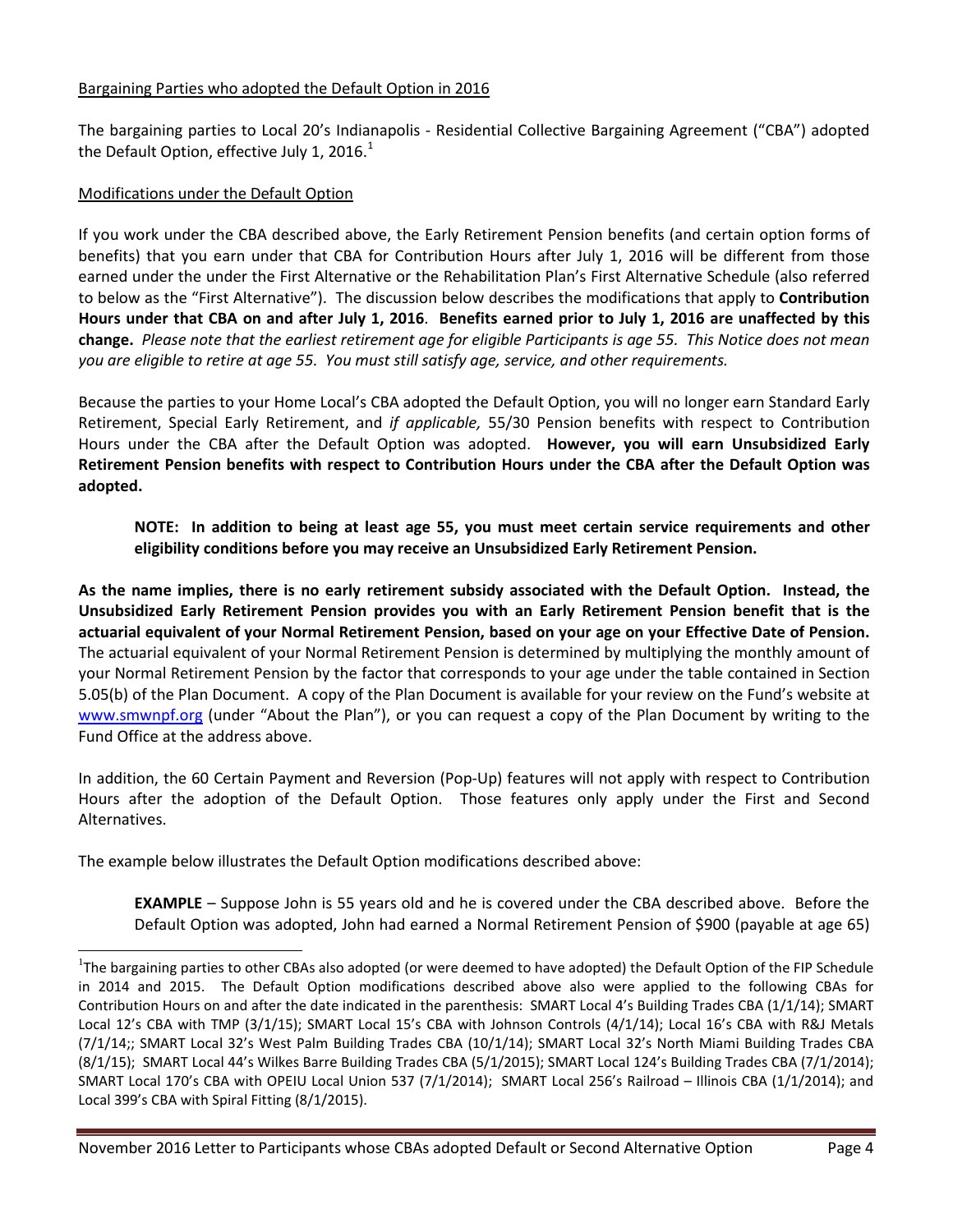based on his Contribution Hours under the First Alternative. After the date the Default Option was adopted, John earned an additional \$100 in monthly Normal Retirement Pension benefits, based on his Contribution Hours under the Default Option – for a combined Normal Retirement Pension benefit of \$1000 per month (payable at age 65). If all of John's Contribution Hours were under the First Alternative and he retired at age 55 under a Special Early Retirement Pension (assuming he met all eligibility requirements), he would receive a monthly pension of \$580 (i.e., based on a 42% reduction in his Normal Retirement Pension benefit under the Special Early Retirement Pension formula). However, because \$100 of John's \$1000 per month Normal Retirement Pension is based on Contribution Hours under the Default Option, that portion does not qualify for the Special Early Retirement Pension (or any other subsidized Early Retirement Pension). Therefore, John's Early Retirement Pension must be calculated in two parts – (1) the part that is based on Contribution Hours under the First Alternative and (2) the part that is based on Contribution Hours under the Default Option:

As a result, John's monthly Early Retirement Pension benefit at age 55 is calculated as follows:

Part 1 – Special Early Retirement Pension for Contribution Hours under the First Alternative

 $$900 \times 58\% = $522.00$ 

Part 2 – Unsubsidized Early Retirement Pension for Contribution Hours under the Default Option

 $$100 \times 36.59\% = $36.59$ 

Thus, John's monthly Early Retirement Pension payable at age 55 is \$559 (\$522 + \$36.59 (rounded to \$37)). That amount is based on a single-life annuity (i.e., a Lifetime Pension). If that amount were payable under a 50% Joint & Survivor Annuity, and his spouse died before John, there would be no increase (pop-up) to the \$36.59 portion of his Early Retirement Pension under the Reversion (Pop-Up) Feature because it does not apply to the portion based on Contribution Hours under the Default Option. Likewise, if John died after receiving only 55 months of pension payments (under a Lifetime Pension), his Beneficiary would receive five (5) remaining monthly payments of \$522.00 under the 60 Certain Payment feature, but no further payments would be made with respect to the \$36.59 per month portion of his Early Retirement Pension. This is because the 60 Certain Payment feature also does not apply to the portion based on Contribution Hours under the Default Option.

# Bargaining Parties who adopted the Second Alternative Option in 2016

The following CBAs adopted the Second Alternative in 2016: Local 20's Lafayette CBA, effective as of June 1, [2](#page-4-0)016; and Local 399's CBA with McGill Air Flow, effective as of November 1, 2016.<sup>2</sup>

November 2016 Letter to Participants whose CBAs adopted Default or Second Alternative Option Page 5

<span id="page-4-0"></span>2 The bargaining parties to other CBAs also adopted (or were deemed to have adopted) the Second Alternative Option of the FIP Schedule in 2014 and 2015. The Second Alternative Option modifications described above also were applied to the following CBAs for Contribution Hours on and after the date indicated in the parenthesis: SMART Local 16's Building Trades CBAs in all areas (except for its CBA with R&J Metals)(7/1/2014); SMART Local 20's Terre Haute Building Trades CBA (7/1/14); SMART Local 110's CBA with Griffith Company (6/1/15); SMART Local 214's Shreveport's Building Trades CBA (7/1/15); SMART Local 399's Charleston Building Trades CBA (8/1/15); Local 480's CBA with McQuay International (10/1/14); and Local 480's CBA with Crown Cork & Seal (11/1/2015).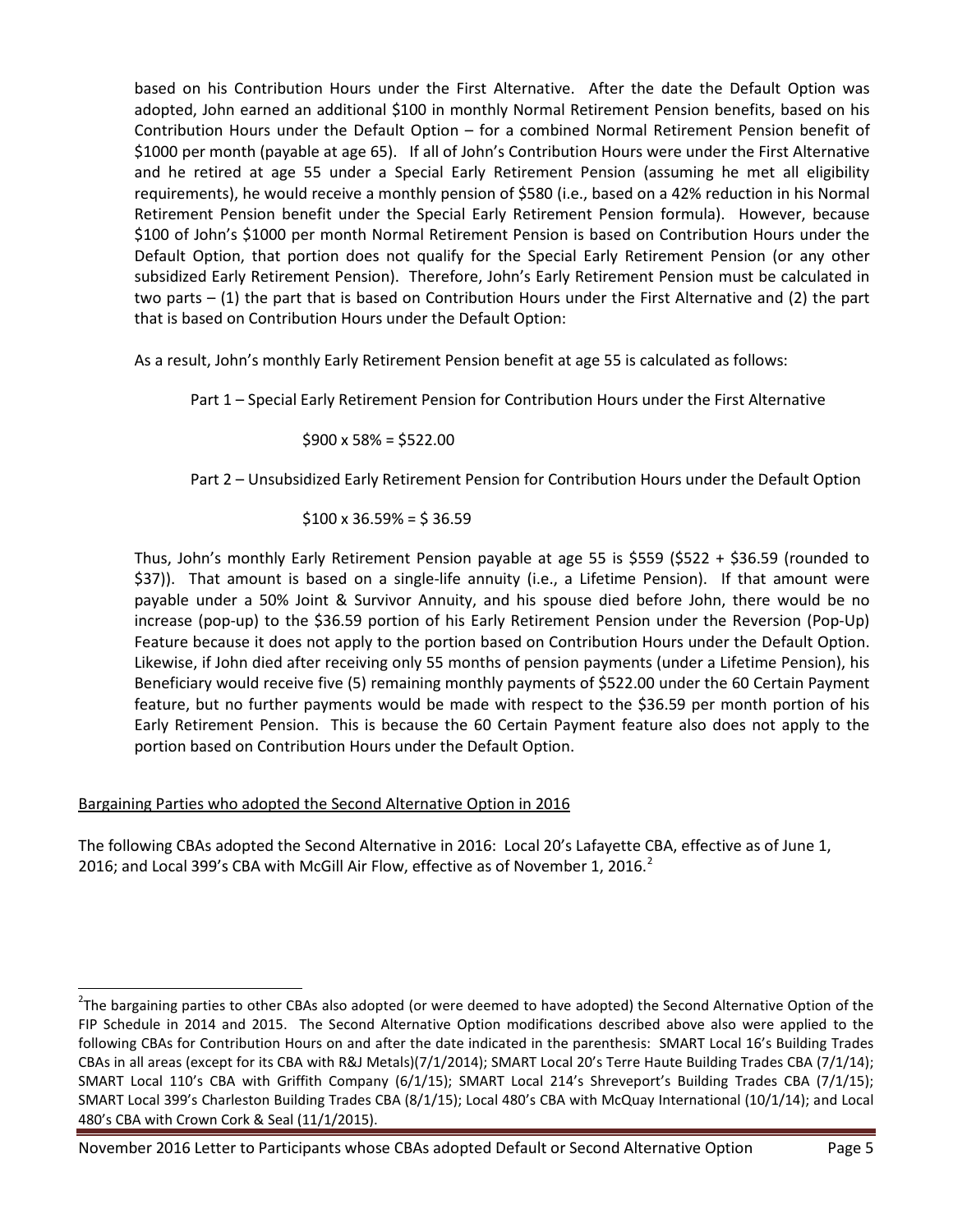#### Modifications under the Second Alternative Option

If you work under one of the CBAs described above, the Early Retirement Pension benefits that you earn under that CBA will be different from those earned under the First Alternative. Those modifications are described below, and **only apply to benefits earned after the date the Second Alternative was adopted by the bargaining parties**. **Benefits earned prior to that date are unaffected by this change.** *Please note that the earliest retirement age for eligible Participants is age 55. This Notice does not mean you are eligible to retire at age 55. You must still satisfy age, service, and other requirements.* 

Because the parties to your Home Local's CBA adopted the Second Alternative, you will not earn Standard Early Retirement Pension, Special Early Retirement Pension, and *if applicable*, 55/30 Pension benefits with respect to Contribution Hours under your CBA after the date the Second Alternative was adopted. **You may continue to qualify for an early retirement subsidy with respect to your Contribution Hours under the Second Alternative if you have attained age 62 at retirement and qualify for an Age 62 Pension (under Section 5.08 of the Plan Document), or** *if applicable***, you have attained age 60 and qualify for the 60/30 Pension (under Section 5.10 of the Plan Document), but you must meet all applicable age and service requirements, as well as other eligibility conditions. Otherwise, the portion of your Early Retirement Pension that is based on Contribution Hours under the Second Alternative Option will be based on the Unsubsidized Early Retirement Pension (assuming, of course, that you meet the age and service requirements and other eligibility conditions for the Unsubsidized Early Retirement Pension).** Also, please note that in the example below, any reduction in benefits depends on the number of years and months a Participant is younger than the specified age.

The following example illustrates the modifications that result from your Contribution Hours under the Second Alternative Option.

**EXAMPLE** – Suppose Mike is 55 years old and is a Participant in one of the CBAs described above. Before the Second Alternative was adopted, Mike had earned a Normal Retirement Pension of \$900 (payable at age 65) based on his Contribution Hours under the First Alternative. After the date the Second Alternative was adopted, Mike earned an additional \$100 in monthly Normal Retirement Pension benefits, based on his Contribution Hours under the Second Alternative – for a combined Normal Retirement Pension benefit of \$1000 per month (payable at age 65). If all of Mike's Contribution Hours had been under the First Alternative and he retired at age 55 under a Special Early Retirement Pension (assuming he met all eligibility requirements), he would receive a monthly pension of \$580 (i.e., based on a 42% reduction in his Normal Retirement Pension benefit under the Special Early Retirement Pension formula). However, because \$100 of Mike's \$1000 per month Normal Retirement Pension is based on Contribution Hours under the Second Alternative, that portion does not qualify for the Special Early Retirement Pension (or any other subsidized Early Retirement Pension). Therefore, Mike's Early Retirement Pension must now be calculated in two parts  $-$  (1) the part that is based on Contribution Hours under the First Alternative and (2) the part that is based on Contribution Hours under the Second Alternative:

As a result, Mike's monthly Early Retirement Pension benefit at age 55 is calculated as follows:

Part 1 – Special Early Retirement Pension for Contribution Hours under the First Alternative

 $$900 \times 58\% = $522.00$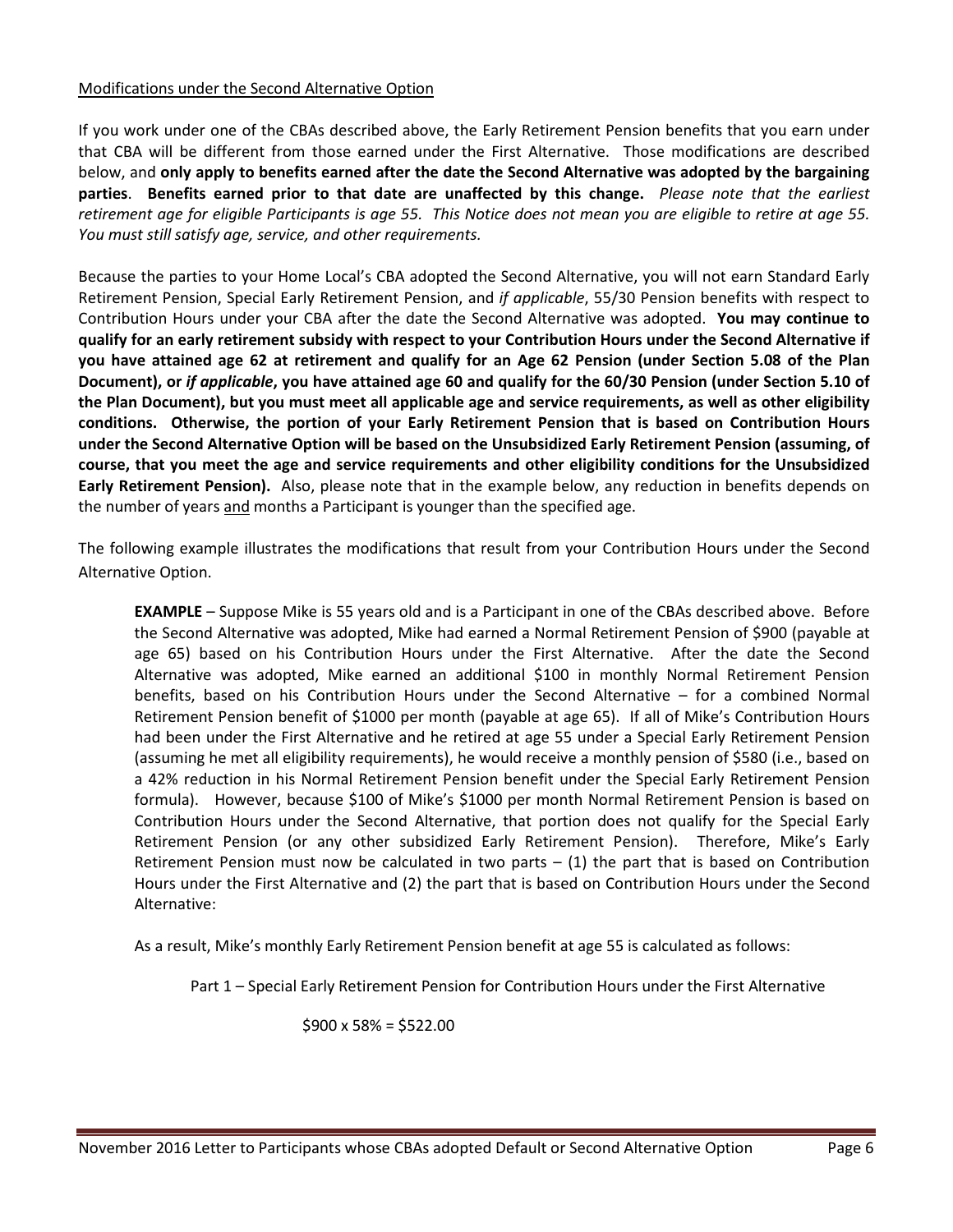Part 2 – Unsubsidized Early Retirement Pension for Contribution Hours under the Second Alternative

$$
$100 \times 36.59\% = $36.59
$$

Thus, Mike's monthly Early Retirement Pension payable at age 55 is \$559 (\$522 + \$36.59 (rounded to \$37)). That amount is based on a single-life annuity (i.e., a Lifetime Pension).

Let's say instead that Mike waited to retire until he is 62 years old, and assume that Mike met all of the requirements for a Special Early Retirement Pension (with respect to Contribution Hours under the First Alternative) and an Age 62 Pension (with respect to Contribution Hours under the Second Alternative). In that case, Mike's Early Retirement Pension would be equivalent to his Normal Retirement Pension (i.e., \$1,000 per month). This is because there is no age reduction under the Special Early Retirement Pension or the Age 62 Pension if an eligible Participant has attained age 62 on his Effective Date of Pension. By waiting until age 62 to retire, Mike's Early Retirement Pension is not affected by his Contribution Hours under the Second Alternative.

## Effect of Default Option and Second Alternative on a Full Disability Benefit

For Participants who qualify for a Full Disability Benefit, the portion of that benefit that is based on Contribution Hours under the Default Option or the Second Alternative will be subject to a full actuarial reduction for age (i.e., equivalent to an Unsubsidized Early Retirement Pension), determined as if he or she were age 55 on the Effective Date of his or her Full Disability Benefit.

## **Owner-Member Modification Starting in 2017**

Beginning on January 1, 2017, the Plan Document's rules relating to Owner-Member participation in the Fund will change for hours worked after December 31, 2016. If you are an Owner-Member (generally an owner, officer or director of the Employer) who currently participates in the Fund, you may be affected by this rule change.

## What happens if an Owner-Member's Employer is delinquent?

If a delinquent Employer does not pay all contributions for hours worked on or after January 1, 2017, plus applicable interest and liquidated damages (or does not enter into an acceptable settlement with the Fund) within six (6) months after the Employer first became delinquent with respect to any of those hours, all of the Employer's Owner-Members will cease to be Covered Employees and will no longer be working in Covered Employment for the Employer on the first day of the seventh  $(7<sup>th</sup>)$  month following the month in which the Employer first became delinquent. This means that each Owner-Member will cease to earn pension benefits on his or her hours of work for the delinquent Employer.

## When will an Owner-Member of a delinquent Employer again start earning pension benefits because of his or her work for that Employer?

This is a two-step process. First, the Owner-Member must once again become a Covered Employee of the Employer. Second, the Owner-Member must once again start working in Covered Employment for the Employer. An Owner-Member who ceased to be a Covered Employee under this rule will not again become a Covered Employee of the Employer until that Employer: (1) has resolved all delinquencies (including applicable interest and liquidated damages, or has entered into an acceptable settlement agreement with the Fund); and (2) has resumed making timely contributions on behalf of each Owner-Member and each of its other Employees. Even after an Owner-Member again becomes a Covered Employee, he or she will not again start working in Covered